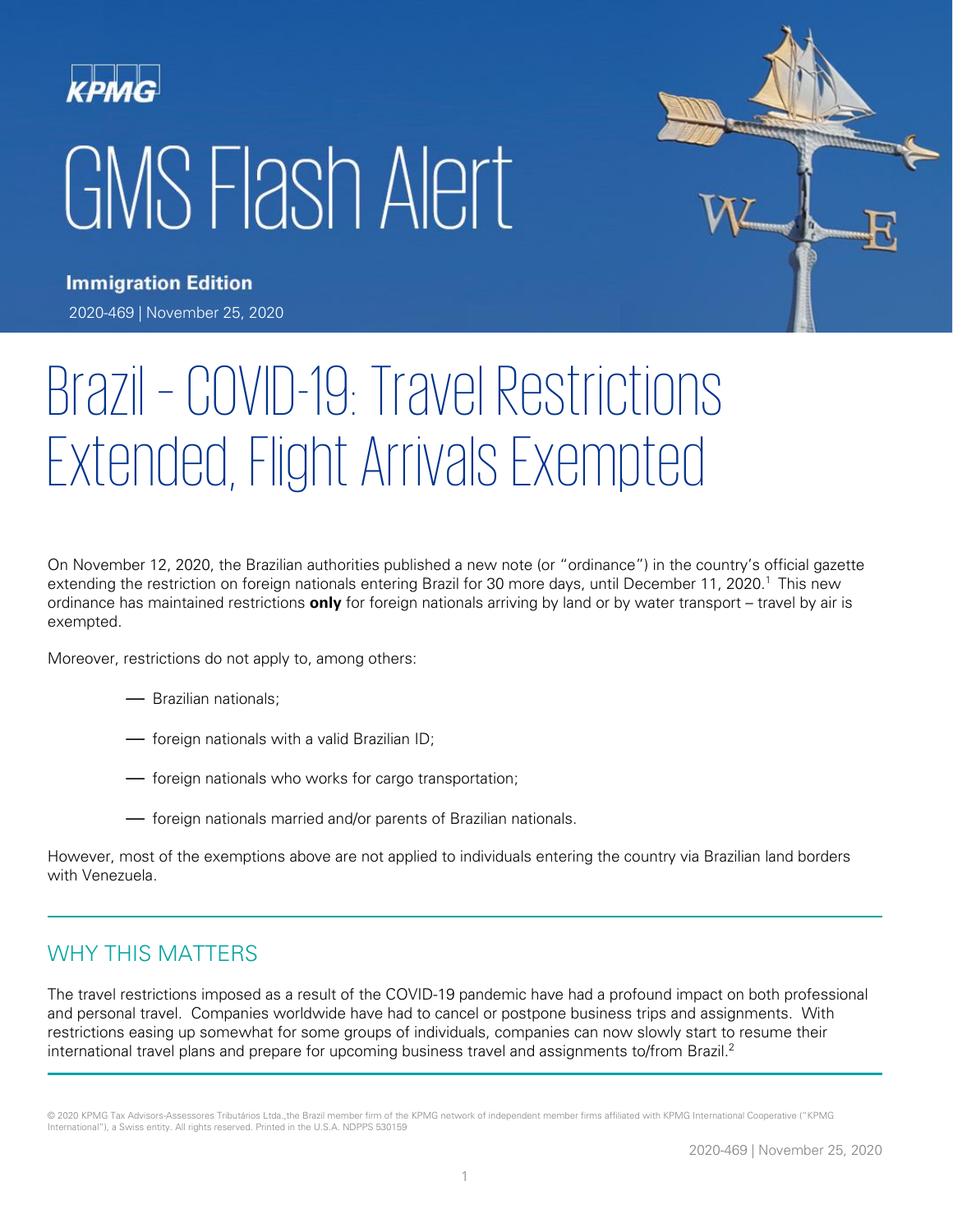# **More Details**

The ordinance has removed the restrictions on land arrivals via the Brazil and Paraguay borders. Foreign nationals with the proper granted visa have no further restrictions, as long as they have said visa.

Additionally, foreign nationals that disregard the ordinance's provisions can be subject to criminal and other legal charges, immediate repatriation or deportation, and disqualification in respect of any refugee status request within Brazilian territory.

### KPMG NOTE

The authorities are constantly updating the rules in response to the changing pandemic situation. Travelers seeking to enter Brazil should regularly check the latest information made available by the nearest Brazilian Embassy or Consulate about entry into and exit from the country, and the restoration of passport and visa services.

The KPMG International member firm in Brazil continues to monitor the situation around travel and border restrictions and will endeavor to keep readers of GMS Flash Alert apprised of any new developments.

## FOOTNOTES:

1 See the [Brazilian government announcement](http://www.in.gov.br/en/web/dou/-/portaria-n-255-de-22-de-maio-de-2020-258114133?inheritRedirect=true&redirect=%2Fweb%2Fguest%2Fsearch%3FqSearch%3DEntrada%2520de%2520estrangeiros) of November 12, Portaria N° [518/2020](https://www.in.gov.br/en/web/dou/-/portaria-n-518-de-12-de-novembro-de-2020-288022437) (in Portuguese) as published in the Diário Oficial da União, 12/11/2020, Edição: 216-A.

2 For prior coverage of travel restrictions, see the following issues of GMS Flash Alert: [2020-425](https://home.kpmg/xx/en/home/insights/2020/10/flash-alert-2020-425.html) (October 09,2020), [2020-417](https://home.kpmg/xx/en/home/insights/2020/10/flash-alert-2020-417.html) (October 1, 2020), [2020-389](https://home.kpmg/xx/en/home/insights/2020/09/flash-alert-2020-389.html) (September 4, 2020), [2020-348](https://home.kpmg/xx/en/home/insights/2020/08/flash-alert-2020-348.html) (August 7, 2020), [2020-312](https://home.kpmg/xx/en/home/insights/2020/07/flash-alert-2020-312.html) (July 10, 2020), [2020-](https://home.kpmg/xx/en/home/insights/2020/06/flash-alert-2020-284.html) [284](https://home.kpmg/xx/en/home/insights/2020/06/flash-alert-2020-284.html) (June 17, 2020) and [2020-119](https://home.kpmg/xx/en/home/insights/2020/03/flash-alert-2020-119.html) (March 26, 2020).

\* \* \* \*

© 2020 KPMG Tax Advisors-Assessores Tributários Ltda.,the Brazil member firm of the KPMG network of independent member firms affiliated with KPMG International Cooperative ("KPMG International"), a Swiss entity. All rights reserved. Printed in the U.S.A. NDPPS 530159